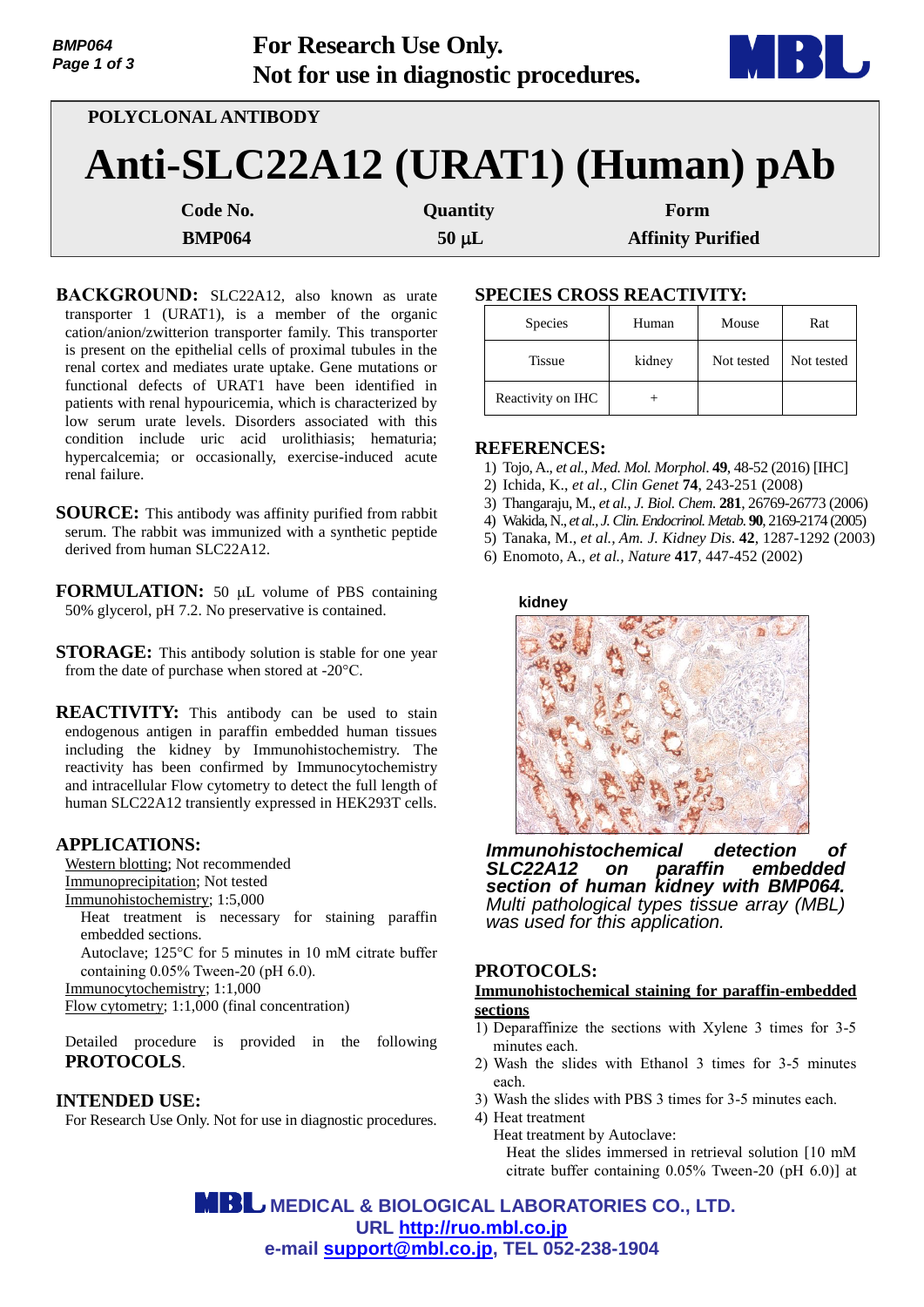125°C for 5 minutes in pressure boiler. After boiling, the slides should remain in the pressure boiler until the temperature is cooled down to 80°C. Let the immersed slides further cool down at room temperature for 40 minutes.

- 5) Remove the slides from the retrieval solution and cover each section with  $3\%$  H<sub>2</sub>O<sub>2</sub> in PBS for 10 minutes at room temperature to block endogenous peroxidase activity. Wash 3 times in PBS for 5 minutes each.
- 6) Remove the slides from PBS, wipe gently around each section and cover tissues with blocking buffer (0.5% BSA and 5% Normal goat serum in PBS) for 30 minutes at room temperature to block non-specific staining. Do not wash.
- 7) Tip off the blocking buffer, wipe gently around each section and cover tissues with primary antibody diluted with blocking buffer as suggested in the **APPLICATIONS**.

**Note:** It is essential for every laboratory to determine the optional titers of the primary antibody to obtain the best result.

- 8) Incubate the sections over night at 4°C.
- 9) Wash the slides 3 times in PBS for 5 minutes each.
- 10) Wipe gently around each section and cover tissues with Histostar (Ms+Rb) (MBL; code no. 8460). Incubate for 1 hour at room temperature. Wash as in step 9).
- 11) Visualize by reacting for 10 minutes with DAB substrate solution (MBL; code no. 8469). \*DAB is a suspect carcinogen and must be handled with care. Always wear gloves.
- 12) Wash the slides in water for 5 minutes.
- 13) Counter stain in hematoxylin for 1 minute, wash the slides 3 times in water for 5 minutes each, and then immerse the slides in PBS for 5 minutes. Dehydrate by immersing in Ethanol 3 times for 3 minutes each, followed by immersing in Xylene 3 times for 3 minutes each.
- 14) Now ready for mounting.

(Positive control for Immunohistochemistry; kidney)



*Immunocytochemical detection of in 293T transiently expressing SLC6A14 (left) or SLC22A12 (right) with BMP064.*

#### **Immunocytochemistry**

- 1) Culture the cells at an appropriate condition on a glass slide. (for example, spread  $1x10^4$  cells for one slide, then incubate in a  $CO<sub>2</sub>$  incubator for one night.)
- 2) Wash the cells 3 times with PBS.
- 3) Fix the cells by immersing the slide in PBS containing 4% paraformaldehyde (PFA) for 15 minutes at 4°C.
- 4) Wash the slide 2 times with PBS containing 0.5% BSA.
- 5) Immerse the slide in PBS containing 0.1% Triton X-100, 0.5% BSA for 15 minutes at room temperature.
- 6) Immerse the slide in blocking buffer (0.1% Triton X-100, 0.5% BSA, 5% Normal goat serum in PBS) for 15 minutes at room temperature.
- 7) Tip off the washing buffer, add the primary antibody diluted with blocking buffer at a titer as suggested in the **APPLICATIONS** onto the cells and incubate for 2 hours at room temperature (Optimizations of antibody titer or incubation condition are recommended if necessary.)
- 8) Wash the slide 3 times with PBS containing 0.1% Triton X-100, 0.5% BSA.
- 9) Add 50  $\mu$ L of PE conjugated anti-rabbit IgG (Beckman Coulter; code no. 732743) at a titer of 1:200 diluted with blocking buffer. Incubate in the dark for 1 hour at room temperature.
- 10) Wash the slide 3 times with PBS containing 0.1% Triton X-100, 0.5% BSA.
- 11) Wipe excess liquid from slide but take care not to touch the cells. Never leave the cells to dry.
- 12) Promptly add mounting medium onto the slide, then put a cover slip on it.



*Flow cytometric analysis of intracellular SLC22A12 expression on 293T transiently expressing SLC22A12 and Azami green\*. The staining intensity of BMP064 is shown in the vertical axis with Azami Green fluorescence on the horizontal axis.* 

### **Flow cytometric analysis**

We usually use Fisher tubes or equivalents as reaction tubes for all steps described below.

- 1) Wash the cells 3 times with PBS containing 0.5% BSA.
- 2) Resuspend the cells with PBS containing 0.5% BSA  $(5x10^6 \text{ cells/mL}).$
- 3) Add 100  $\mu$ L of the cell suspension into each tube, and centrifuge at 500 x g for 1 minute at room temperature. Remove supernatant by careful aspiration.
- 4) Add 100  $\mu$ L of 4% paraformaldehyde (PFA) in PBS to the